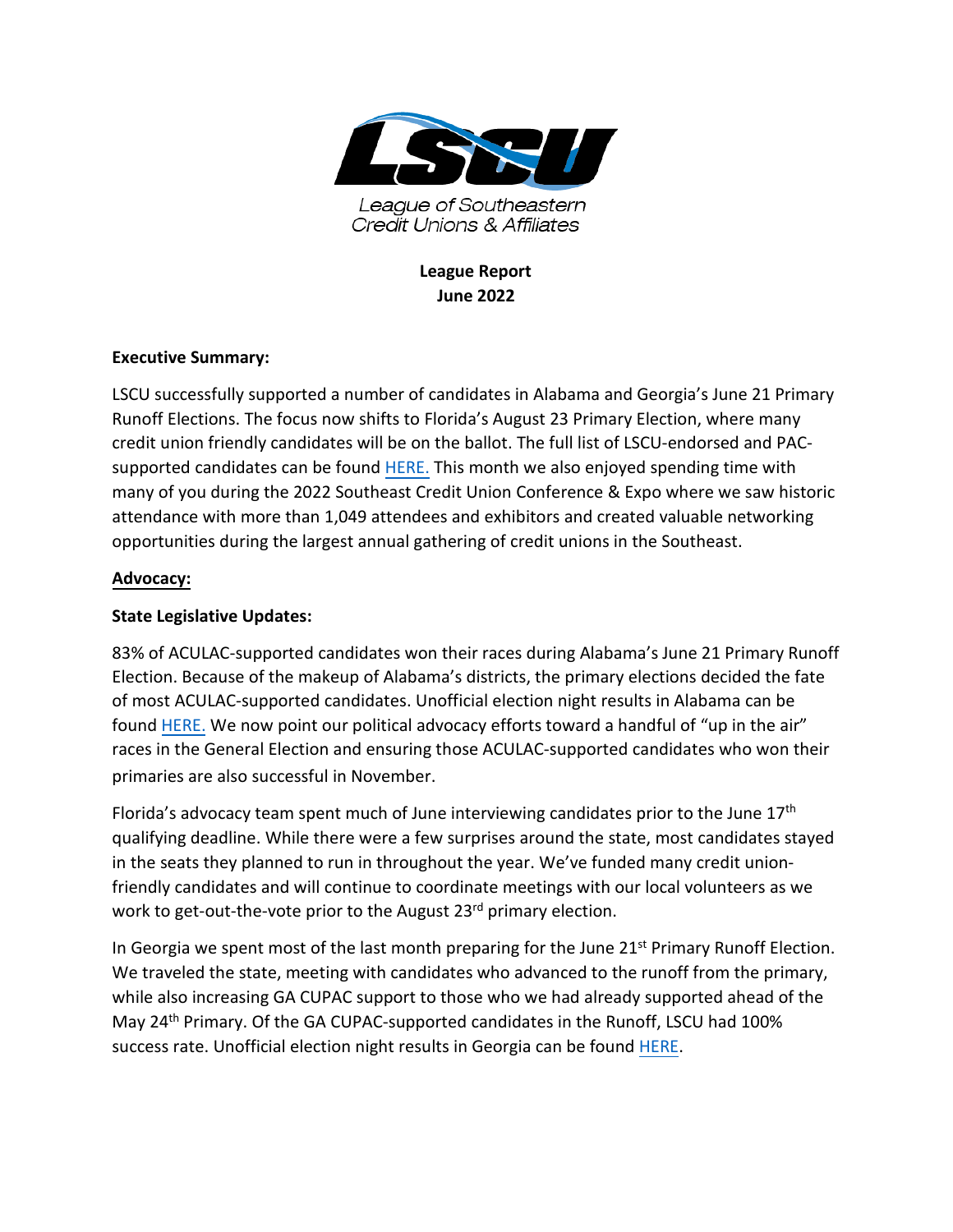# **Federal Legislative Update**:

In Alabama and Georgia, we worked to successfully elect LSCU-endorsed candidates Katie Britt (U.S. Senate in Alabama), Dale Strong (AL-05), Rich McCormick (GA-06), and Mike Collins (GA-10) in the June 21 Runoff Elections.

During the week of June 20, LSCU met with key federal offices in D.C., including Senator Marco Rubio (R-FL), members of leadership, and relevant committee members. Meetings garnered support for and centered around H.R. 6889, the Credit Union Board Modernization Act, data and consumer privacy, cannabis banking, financial literacy, and more.

As Senate markups of the National Defense Authorization Act continue, LSCU has aggressively defended credit union access to military bases amid efforts by the Bankers Association to gain rent-free access to bases. Conversations are expected to continue into the August recess. Additionally, credit unions successfully worked to block an attempt by Rep. Carolyn Maloney (NY-12) to regulate overdraft fees. The legislation was pulled from markup on June 22.

## **Regulatory Advocacy:**

LSCU is currently in the letter writing process for the annual NCUA Regulatory Review and the No-Action Letter Process to FinCEN. Both letters are due in August.

We recently met with the Georgia Department of Revenue regarding the implementation of a rule that requires financial institutions to run a delinquent taxpayer list against the institution's membership. The discussion centered around the contract that includes specific language on how the data is to be managed. Because credit unions are already required to follow Gramm-Leach-Bliley Act and other privacy rules we feel this is an overreach on their part. We are optimistic that we will come to an agreement that will not be detrimental to credit unions as they have already modified the contract based on other suggestions we have made.

# **Grassroots Advocacy:**

LSCU's grassroots efforts have focused on vetting and supporting candidates. In Florida, the advocacy team participated in candidate interviews as members of the Chamber of Commerce Political Institute. In Alabama and Georgia, we have focused on facilitating introductory conversations with credit unions in newly elected official's districts. If you are interested in engaging, please contact Sydney Rubin Seral at [Sydney.Rubin@lscu.coop.](mailto:Sydney.Rubin@lscu.coop)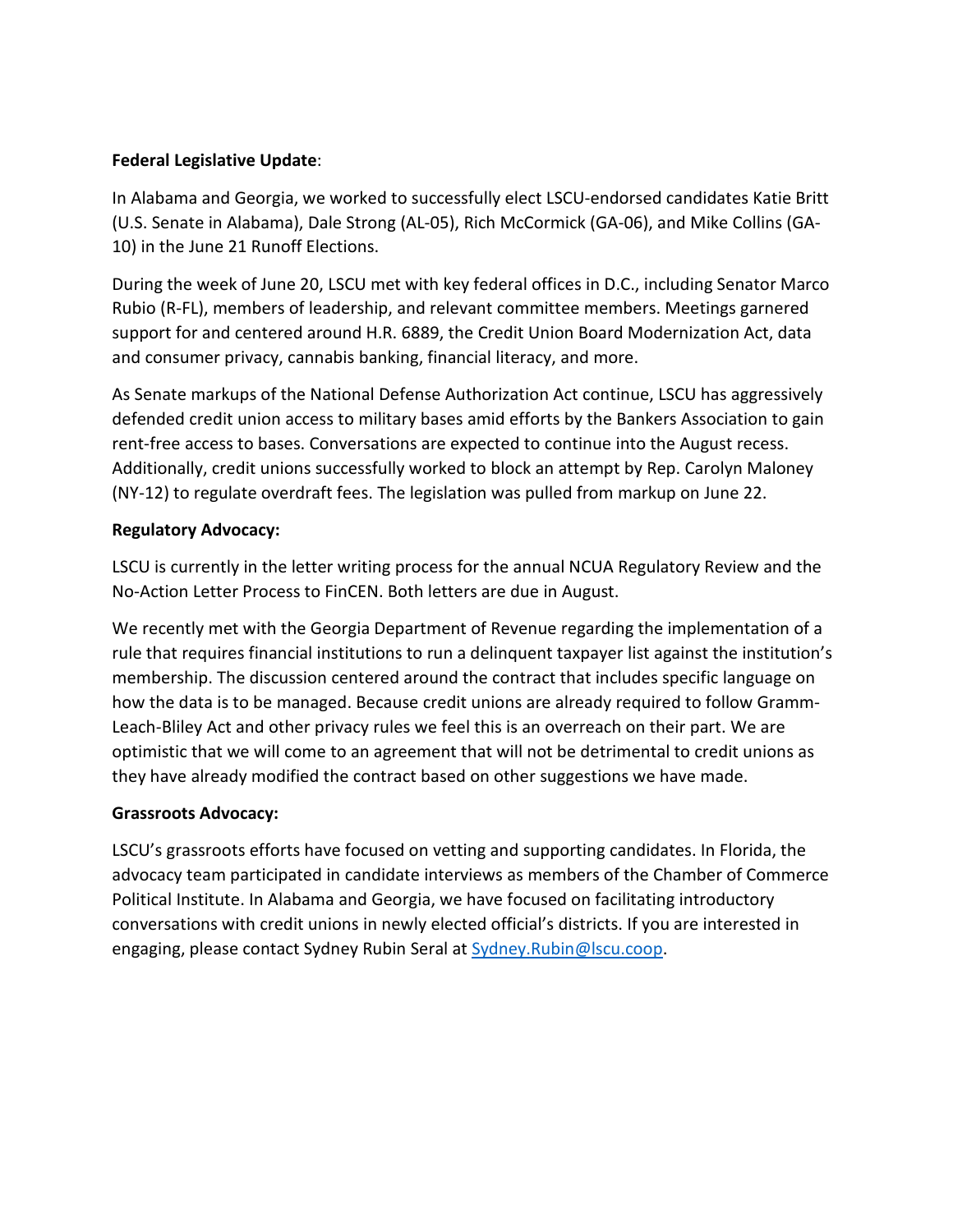#### **PAC Fundraising:**



**STATE & FEDERAL PAC FUNDS RAISED VS. GOAL** 

In the 2022 Election Cycle, we have disbursed State PAC contributions as follows: \$144,288 in Alabama, \$267,000 in Florida, and \$353,473 in Georgia. Additionally, LSCU has disbursed \$173,500 to federal candidates thus far this cycle.

The LSCU held our signature fundraising events in-conjunction with SCUCE: the Silent Auction and Advocacy Luncheon. The two events raised a total of \$44,779 for LSCU PACs with \$34,419 coming from the Silent Auction and \$8,360 from the Advocacy Luncheon. Thank you to our member credit unions and conference exhibitors for supporting LSCU PACs at SCUCE and making our fundraisers a huge success!

### **Compliance Services:**

To prepare for hurricane season we have updated the resources available to our credit unions that can be found on th[e Foundation Disaster page](http://lscu.coop/foundation/disaster.php) on the LSCU website.

Gulf Coast FCU signed up for RecoveryPro along with the shared compliance program for implementation and a tabletop exercise.

### **Education & Training:**

We welcomed a record number of credit union attendees and exhibitors to Orlando for the Southeast Credit Union Conference & Expo from June 15 – 17. Over 1,049 attendees networked, celebrated award winners, attended educational sessions, and roundtable events.